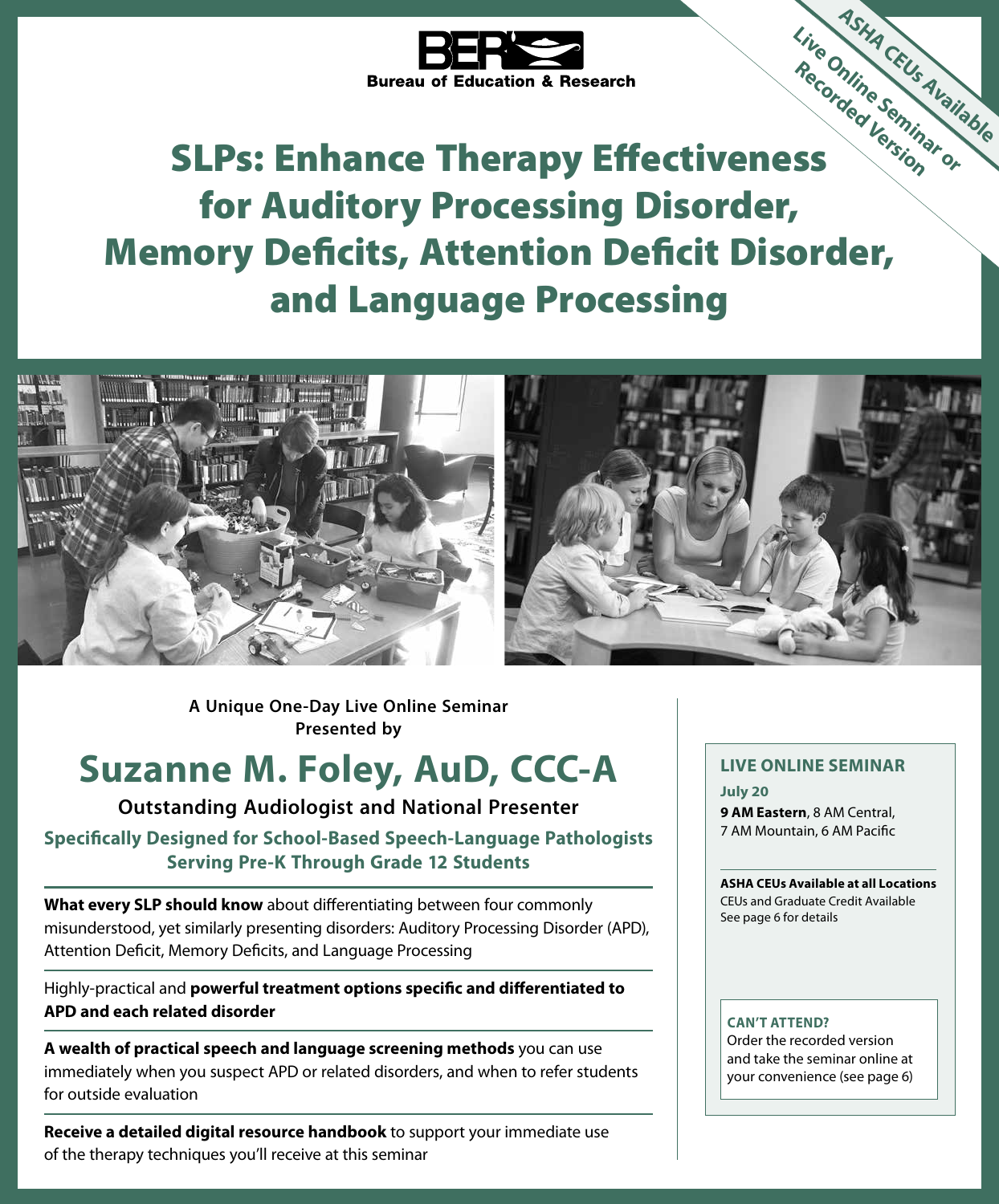## **Ten Key Benefits of Attending**

" Amazing content! Very practical information I can apply in my school." **– DEB FUSEK, SLP**



#### **Who Should Attend**

School-Based Speech-Language Pathologists Serving Pre-K Through Grade 12 Students

#### **1. What Every SLP Should Know About Differentiating Between APD and Related Disorders**

APD and related disorders present similarly, making differential identification a real challenge for SLPs … Learn distinguishing characteristics, behavior analyses, evaluation patterns, and practical ways to discriminate between APD, Attention Deficit, Memory Deficits, and Language Processing

#### **2. Specific, Powerful Treatment Options for Each Disorder**

Maximize the effectiveness of your therapy by targeting practical, highly effective and specific interventions … Discover the best treatment approaches you can use specifically with APD and each of the related disorders to best meet students' therapy needs

#### **3. Improve Your Evaluation of Auditory Memory Deficits**

Explore the different types of memory deficits and their specific impacts on student learning … Gain a wealth of speech and language assessment tools to help you enhance your assessment of students' memory skills

#### **4. Highly-Effective Classroom Approaches**

Learn practical and effective classroom interventions that can improve students' academic success … Explore specific classroom communication, curricular modification and IEP plan ideas

#### **5. Maximize Treatment Through Technology**

The best technology options to augment traditional therapy … Discover outstanding computer-based programs, apps, FM systems and other technology tools that can improve treatment outcomes using school and personal technology

#### **6. Leverage Your Effectiveness by Training School Staff**

Explore the most effective handouts, tools, interventions, and strategies you can use to train teachers and school staff in order to help students with APD and related disorders make more rapid progress

#### **7. SLP-Friendly Screening Methods and Referral**

Receive practical screening methods you can use when you suspect APD or related disorders are present … How to know when to refer students for outside evaluation

#### **8. Maximize Therapy Outcomes Through Home Programming**

Receive a wealth of home programming options you can use to improve auditory and language skill development … Explore handouts and suggestions for parent training for each of the disorders

#### **9. Empower Your Students to Self-Advocate**

Improve academic outcomes through powerful, easy-to-implement strategies to help your students understand and self-advocate for their own unique needs

#### **10. Receive an Extensive Digital Resource Handbook**

You will receive an extensive digital resource handbook filled with resources, techniques and therapy strategies presented throughout the seminar to help you enhance therapy effectiveness for APD and related disorders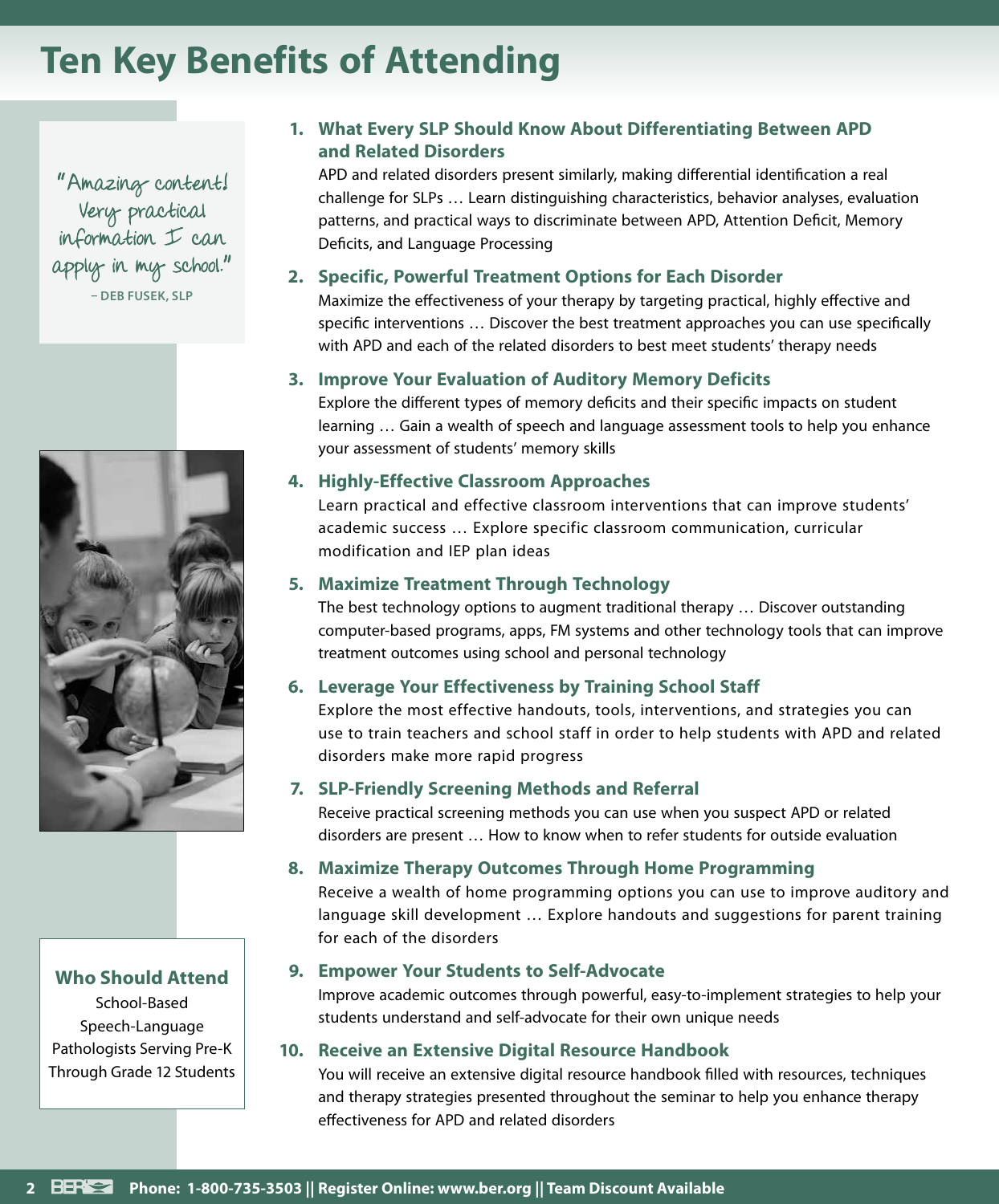## **Outstanding Strategies You Can Use Immediately**

### **What You Will Learn ...**

- **• The most effective treatment approaches** for APD and related disorders—for multiple therapy models including teletherapy, push-in, and pull-out therapy
- **• Screen and differentially diagnose** between APD, ADD, language processing, and memory deficits
- **• Current, most pertinent information** SLPs need to know about APD
- **• Different types of ADD/ADHD and their impact** on student learning
- **• Behaviors that can help differentiate** ADD/ADHD and APD
- **•** The most effective **home-based interventions**
- **•** How best to **help your students through a multi-disciplinary approach**
- **•** Discover the **educational impact of each disorder**
- **• The newest, best technology** options for treating APD
- **•** Types of **memory deficits and treatment options** for each
- **• How to leverage your effectiveness** by training teachers and school staff on the most effective interventions and strategies they can use to support progress
- **•** Ways SLPs can **improve evaluation, treatment and management outcomes**





" Suzanne is very knowledgeable and shares wonderful, appropriate information to help clinicians in the school setting. Thank you!"

**– JUDY SEITZ, SLP**

### **Practical Ideas and Strategies**

Auditory Processing Disorder (APD) is a commonly misunderstood disorder. Related disorders such as Attention Deficit (ADD) and Language Processing are commonly confused with auditory processing disorders. Auditory memory also affects students' ability to retain information in the classroom and can present similarly. The challenge speech-language pathologists face is that these disorders result in similar academic and communication difficulties, making them difficult to discriminate. Yet, it is critical that SLPs understand and can discriminate between these disorders so that we can provide our students with the most effective and powerful interventions.

In this seminar, outstanding audiologist and national presenter **SUZANNE FOLEY** will provide insights and answers to commonly asked questions and misunderstandings regarding APD and its relationship to other disorders such as language processing, auditory memory and attention deficit. The focus will be on the best, most current and practical therapeutic approaches to treat each disorder, including effective classroom and communication strategies.

Topics covered include how to discriminate among these disorders, classroom challenges specific to each deficit, and effective treatment interventions for the therapy room and classroom. **In addition, you will receive an extensive digital resource handbook that includes all of the techniques and therapy strategies discussed in this seminar.**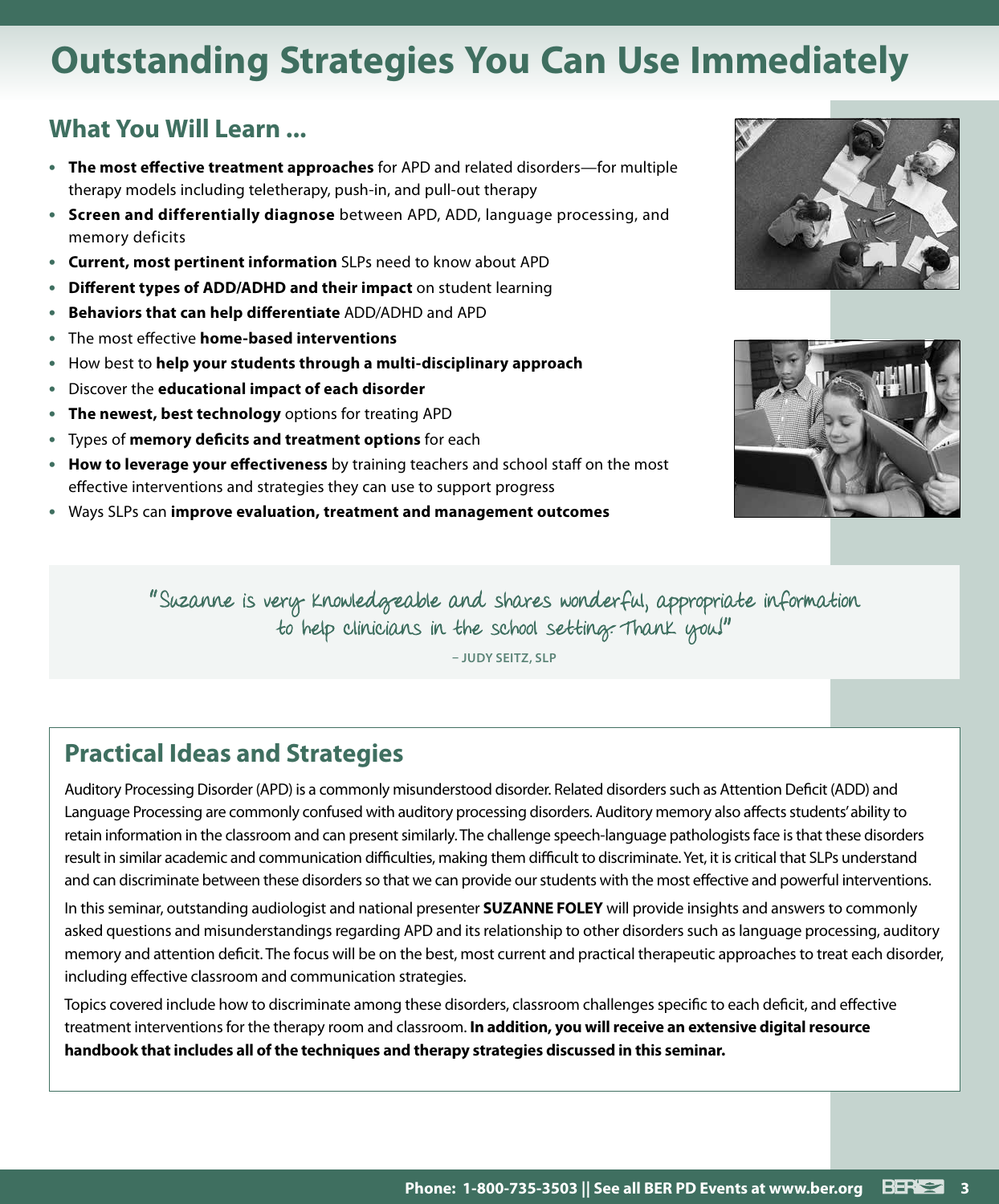## **A Message From Seminar Leader, Suzanne Foley**



#### **Uniquely Qualified Instructor**

**SUZANNE M. FOLEY** is a highly sought-after speaker at numerous state and local conferences and is one of the few audiologists in her home state who specializes in the diagnosis and treatment of Auditory Processing Disorders (APD). She has extensive experience working with speech language pathologists in the diagnosis and treatment of children with APD and related disorders. Suzanne is the author of *SLPs: Enhance Therapy Effectiveness for Auditory Processing Disorder, Memory Deficits, Attention Deficit Disorder, and Language Processing*, the comprehensive digital resource handbook you will receive at the seminar. **Join Suzanne for a day filled with highly practical and powerful interventions you can use to meet the specific therapy needs of students with APD and related disorders.**

#### Dear Colleague:

Auditory Processing Disorder (APD) is a commonly misunderstood disorder among school-age children. As an audiologist who specializes in the evaluation and treatment of APD, I have a unique perspective on the disorder and particularly, related disorders that can often present similarly. Many factors can affect a child's ability to listen and learn in the classroom. Because the symptoms of APD are similar to attention deficit, memory deficits and language processing, SLPs often struggle to discriminate between these disorders and provide effective, targeted therapy that will best meet students' specific needs.

Differential diagnosis and the effective treatment of these disorders requires a multi-disciplinary approach. I will provide you with practical ways to differentially identify these disorders using tools currently available to you. I will show you how speech-language pathologists and other team members can work together to discriminate among these disorders in order to provide students with the interventions and supports they need most.

You will leave with an increased understanding of what APD is and how it relates to memory deficit, attention deficit and language processing disorders. We will discuss the best screening, evaluation and therapy intervention options for each disorder. I will provide you with productive and practical approaches you can use immediately to support your students.

Sincerely,

Suzance M. Fokzau. D, ca. A

Suzanne M. Foley, Au.D., CCC-A

**P.S. The focus of this seminar will be to equip you with powerful, practical ways you can differentially identify and provide the specific, targeted therapy that your students with APD or related disorders need most.**

" Because the symptoms of APD are similar to attention deficit, memory deficits and language processing, SLPs often struggte to discriminate between these disorders and provide effective, targeted therapy that will best meet students' specific needs."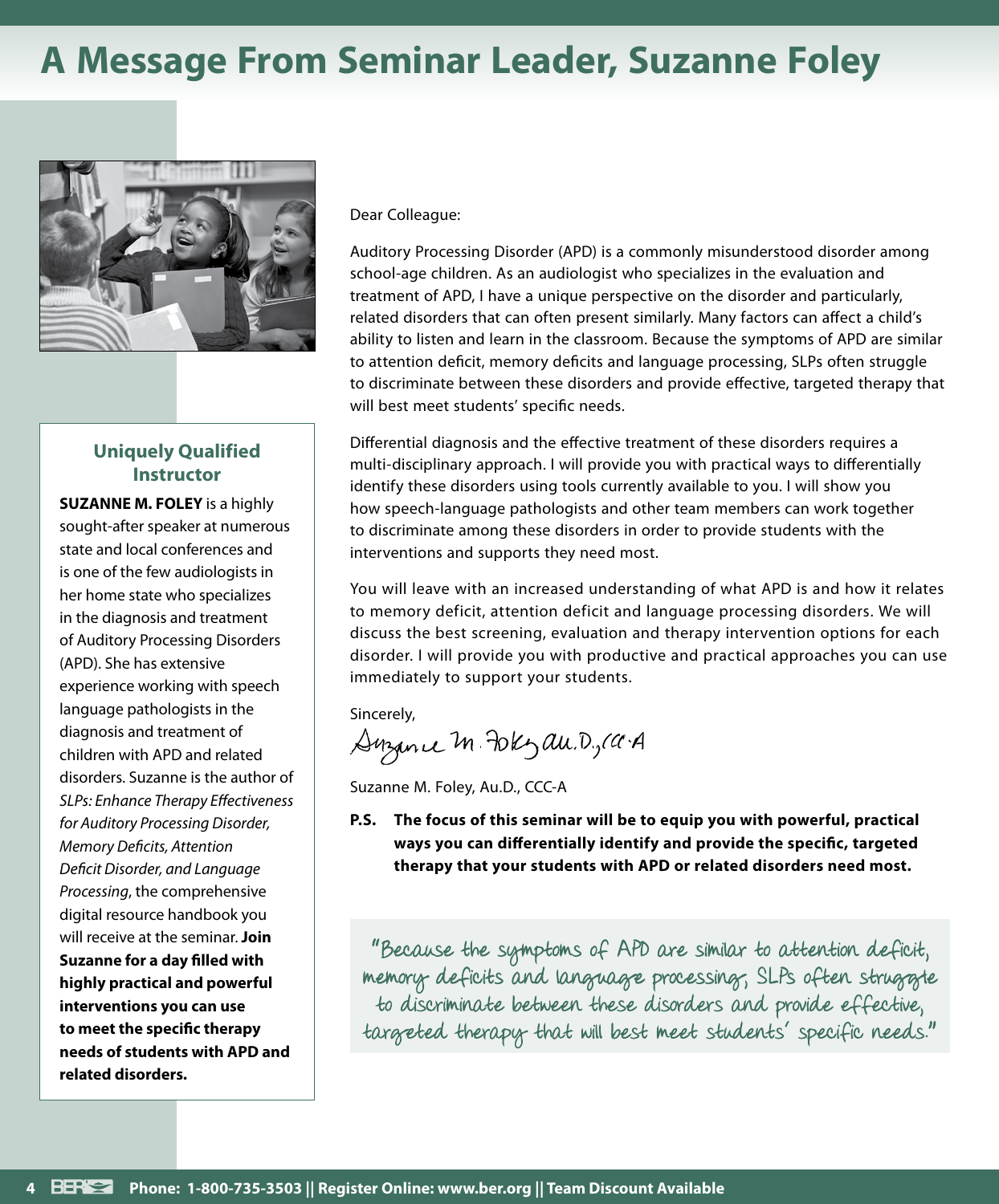## **What Your Colleagues Say About Suzanne Foley**

*"Suzanne provided MANY practical, free treatment resources and techniques, and broke down many technical terminology barriers. This was a highly satisfying training!*

**Olivia McVoy, SLP**

*"Fabulous seminar! Ms. Foley was informative, enjoyable to listen to and very knowledgeable about her subject matter!"* **Debora Maida-Schmieder, SLP**

*"The content of the seminar was very helpful, relevant and current in the field of speech-language pathology. I especially enjoyed Suzanne's suggestions of practical activities and therapeutic materials."* **Jacqueline Scottaline, SLP**

*"Suzanne was wonderful, very informative and interesting. I will definitely use the information I learned in my therapy!"* **Allison Wickers, SLP**

*"Suzanne taught many useful techniques I can use right away! The information she presented helps me better understand APD and the other disorders, as well as their differences."* **Teresa Bitter-Smith, SLP**



## **About BER Seminars**

#### **Outstanding Instructors**

All programs are led by outstanding, top-rated BER national trainers.

#### **Extensive Digital Resource Handbook**

You'll receive an extensive digital Resource Handbook full of practical strategies and resources.

#### **Highly Interactive**

You'll be able to ask questions, consult with the instructor, and share ideas with other participants.

#### **Program Guarantee**

As we have for 44 years, we guarantee the high quality of our programs. If you are not satisfied, we'll give you a 100% refund.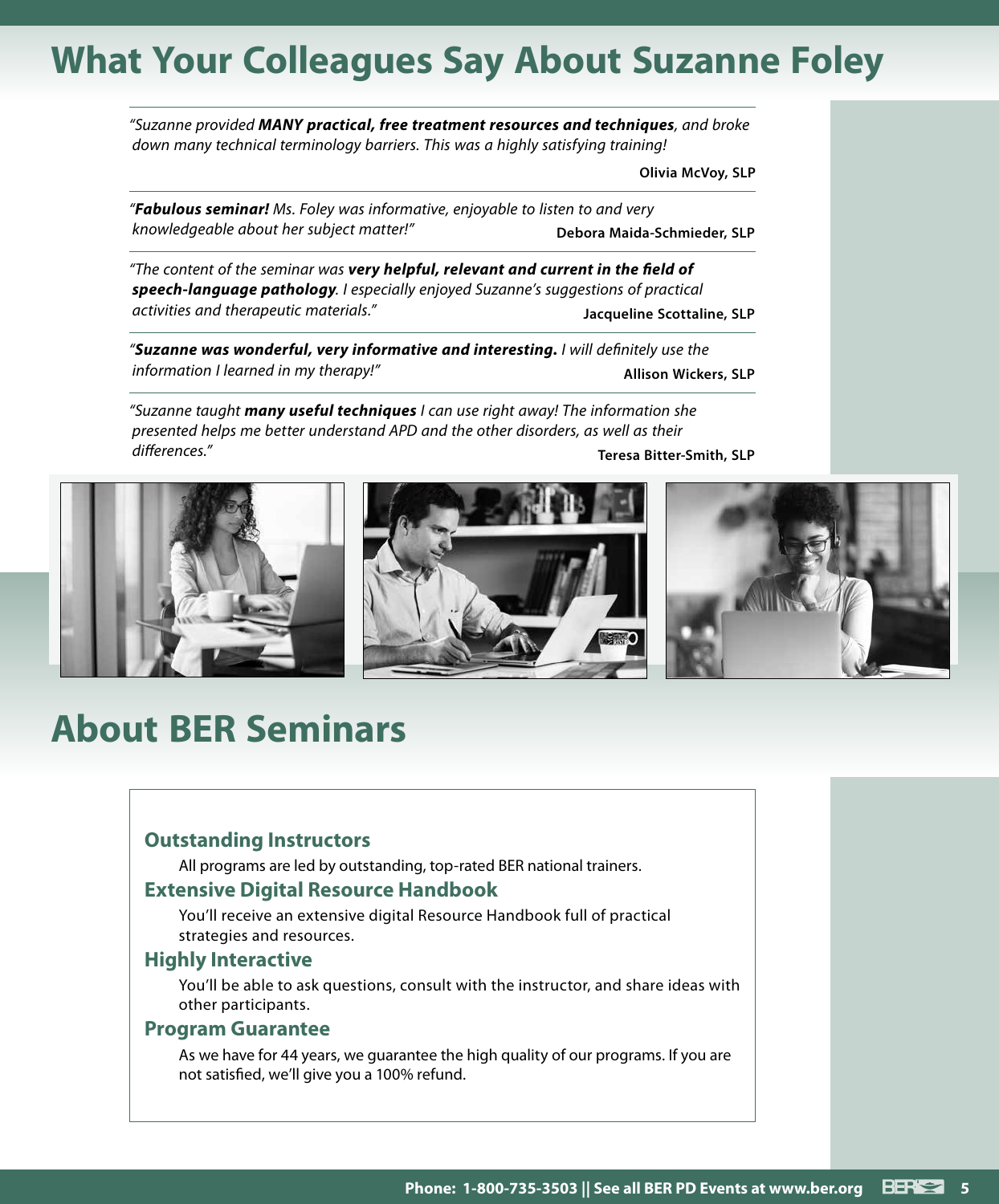## **Special Benefits of Attending**



" So much beneficial information, resources and practical strategies for my own use and to share with teachers and parents. Thank you!" **WINIFRED A. SLAWSON, SLP**

### **On-Site Training**

Most BER seminars can be brought to your school or district in-person or online. See the options at www.ber.org/onsite or call 877-857-8964 to speak to one of our On-Site Training Consultants.

#### **Extensive Digital Resource Handbook**

You will receive an extensive digital resource handbook giving you access to countless strategies before, during and after the seminar. The handbook includes:

- Descriptions of symptoms of APD, ADD, memory deficits and Language Processing
- Resources for teachers and parents on auditory memory strategies
- Direct treatment options for each of these disorders
- Classroom and communication strategies
- Home-based programming options
- Independent therapy approaches for each disorder

#### **ASHA CEUs Available**



**Bureau of Education and Research**

Intermediate Level 0.50 ASHA CEUs

ASHA CE Provider approval does not imply endorsement of course content, specific products, or clinical procedures. ASHA-Required Disclosure Statement for Suzanne Foley:

Financial: Presenter for the Bureau of Education & Research and receives honorarium compensation. Nonfinancial: No relevant nonfinancial relationships exist.

**Please bring your ASHA Account Number to the seminar if you will be completing paperwork for the ASHA CE Registry.**

#### **Meet Inservice Requirements / Earn State CEUs**

Participants of Live Online Seminars, and those completing the Recorded Version online can receive a certificate of participation that may be used to verify five continuing education hours. For details about state CEUs available, visit www.ber.org/ceus

#### **Earn One to Four Graduate Semester Credits**



Up to four graduate level professional development credits University of Massachusetts are available with an additional fee and completion of follow up practicum activities. Details for direct enrollment with

University of Massachusetts Global, will be available at this program.

### **Can't Attend? Other Professional Development Options:**

#### **Recorded Version of the Seminar**

A video recorded version of this seminar will be available to take online at your convenience. You'll have access to the entire course and to the extensive digital resource handbook. Optional CEUs and graduate credit available. To enroll, see registration form on page 7.

#### **Related On-Demand Online Courses**

Related On Demand Video-Based Online Learning courses, *SLP: Promoting Rapid Change for Children with Severe Phonological Disorders,* for Grades PreK-6, *SLPs: Enhance Therapy Effectiveness for Auditory Processing Disorder, Memory Deficits, Attention Deficit Disorder, and Language Processing,* for Grades K-12, and other related courses are available for immediate registration. To enroll, visit www.ber.org/online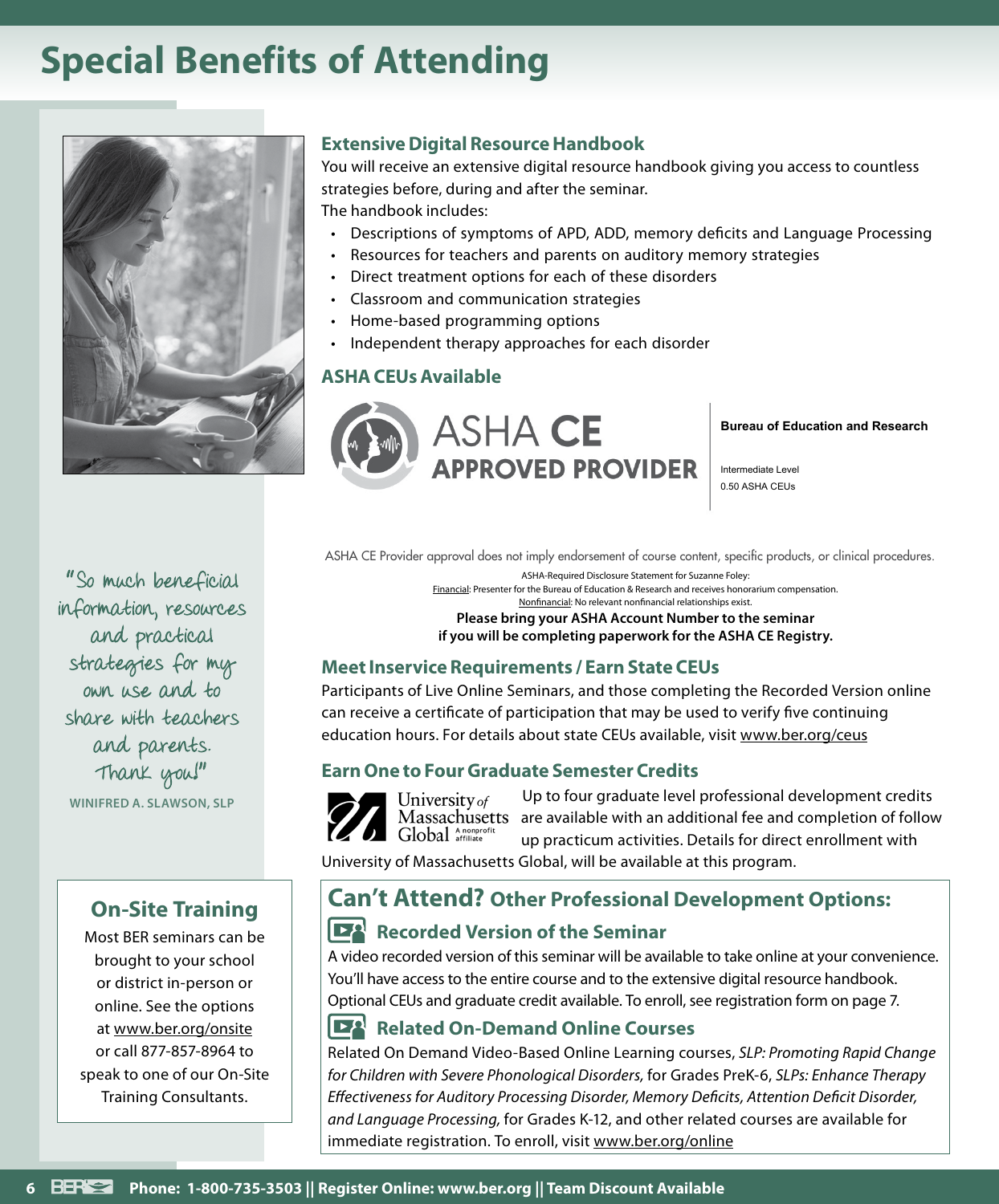### SLPs: Enhance Therapy Effectiveness for Auditory Processing Disorder, Memory Deficits, ADD, and Language Processing

| <b>Registration (XYU2M1)</b>                                                                                                                                                                | <b>FIVE EASY WAYS TO REGISTER:</b>                                                                                                                                                                               |
|---------------------------------------------------------------------------------------------------------------------------------------------------------------------------------------------|------------------------------------------------------------------------------------------------------------------------------------------------------------------------------------------------------------------|
| □ 1. Live Online: July 20, 2022 (Start time: 9 AM Eastern)                                                                                                                                  | 4<br><b>REGISTER ONLINE at: www.ber.org</b>                                                                                                                                                                      |
| $-$ or $-$<br>2. I'd like to order the recorded version of this seminar<br>П.                                                                                                               | <b>EMAIL this form to: register@ber.org</b>                                                                                                                                                                      |
| <b>FIRST NAME</b><br>M.I.<br><b>LAST NAME</b>                                                                                                                                               | PHONE toll-free: 1-800-735-3503<br>(Weekdays 5:30 am - 4:00 pm Pacific Time)                                                                                                                                     |
|                                                                                                                                                                                             | i i i i<br>FAX this form to: 1-425-453-1134                                                                                                                                                                      |
| POSITION, SUBJECT TAUGHT<br><b>GRADE LEVEL</b>                                                                                                                                              | MAIL this form to: Bureau of Education & Research<br>915 118th Avenue SE . PO Box 96068<br>Bellevue, WA 98009-9668                                                                                               |
| (Please see list above)<br>SEMINAR NUMBER:                                                                                                                                                  |                                                                                                                                                                                                                  |
| List additional registrants on a copy of this form                                                                                                                                          | <b>Program Hours</b><br>All Live Online Seminars are scheduled 9:00 a.m. - 3:30 p.m. in the                                                                                                                      |
| <b>SCHOOL NAME</b>                                                                                                                                                                          | time zone indicated. Check in 15 minutes prior. Registrants will be sent<br>login information by email four days before their Live Online Seminar.                                                               |
| SCHOOL MAILING ADDRESS                                                                                                                                                                      | Fee<br>The registration fee is \$279 per person, \$259 per person for groups of<br>three or more registering at the same time. Call us at 1-800-735-3503                                                         |
| <b>CITY &amp; STATE</b><br>ZIP CODE                                                                                                                                                         | for groups of ten or more. Payment is due prior to the program.<br>Fee includes seminar registration, a certificate of participation and<br>an extensive digital resource handbook. The fee is the same for Live |
| SCHOOL PHONE NUMBER<br>HOME PHONE NUMBER                                                                                                                                                    | Online Seminars or Recorded Seminars.                                                                                                                                                                            |
|                                                                                                                                                                                             | <b>Cancellation/Substitutions</b>                                                                                                                                                                                |
| Registration confirmations and login details are sent via e-mail                                                                                                                            | 100% of your paid registration fee will be refunded if you can't attend<br>and notify us at least 10 days before the seminar. Late cancellations                                                                 |
| E-MAIL ADDRESS (REQUIRED FOR EACH REGISTRANT)                                                                                                                                               | made prior to the event date will be refunded less a \$15 service fee.<br>Substitutions may be made at any time without charge.                                                                                  |
| HOME MAILING ADDRESS                                                                                                                                                                        | <b>Program Guarantee</b><br>We stand behind the high quality of our programs by providing the<br>following unconditional guarantee: If you are not satisfied with this                                           |
| <b>CITY &amp; STATE</b><br>ZIP CODE                                                                                                                                                         | program, we'll give you a 100% refund of your registration fee.                                                                                                                                                  |
|                                                                                                                                                                                             | <b>Further Questions</b>                                                                                                                                                                                         |
| <b>IMPORTANT - PRIORITY ID</b><br><b>CODE: EXYU2M1</b>                                                                                                                                      | Call the Bureau of Education & Research (800) 735-3503 or visit<br>us online at www.ber.org. The Bureau is North America's leading<br>presenter of PD training for professional educators. Programs              |
| <b>METHOD OF PAYMENT - Team Discount Available</b>                                                                                                                                          | are based on sound research, are highly practical in content and<br>consistently receive excellent evaluations.                                                                                                  |
| The registration fee is \$279 per person,<br>for teams of three or more registering at the same time, the fee is \$259<br>per person. Payment is due prior to the program. No cash, please. |                                                                                                                                                                                                                  |
| $\Box$ A check (payable to <b>Bureau of Education &amp; Research</b> ) is attached                                                                                                          |                                                                                                                                                                                                                  |
| $\Box$ A purchase order is attached, P.O. #<br>(Be sure to include priority ID code on the P.O.)                                                                                            |                                                                                                                                                                                                                  |
| $\Box$ Charge my:<br>□ MasterCard<br>$\Box$ VISA<br>$\square$ Discover                                                                                                                      |                                                                                                                                                                                                                  |
| MO/YR                                                                                                                                                                                       |                                                                                                                                                                                                                  |
| (Found on back of card)                                                                                                                                                                     |                                                                                                                                                                                                                  |
| Please print name as it appears on card                                                                                                                                                     | XYU2M1<br>© 2022 Bureau of Education & Research. All rights reserved.                                                                                                                                            |
|                                                                                                                                                                                             |                                                                                                                                                                                                                  |